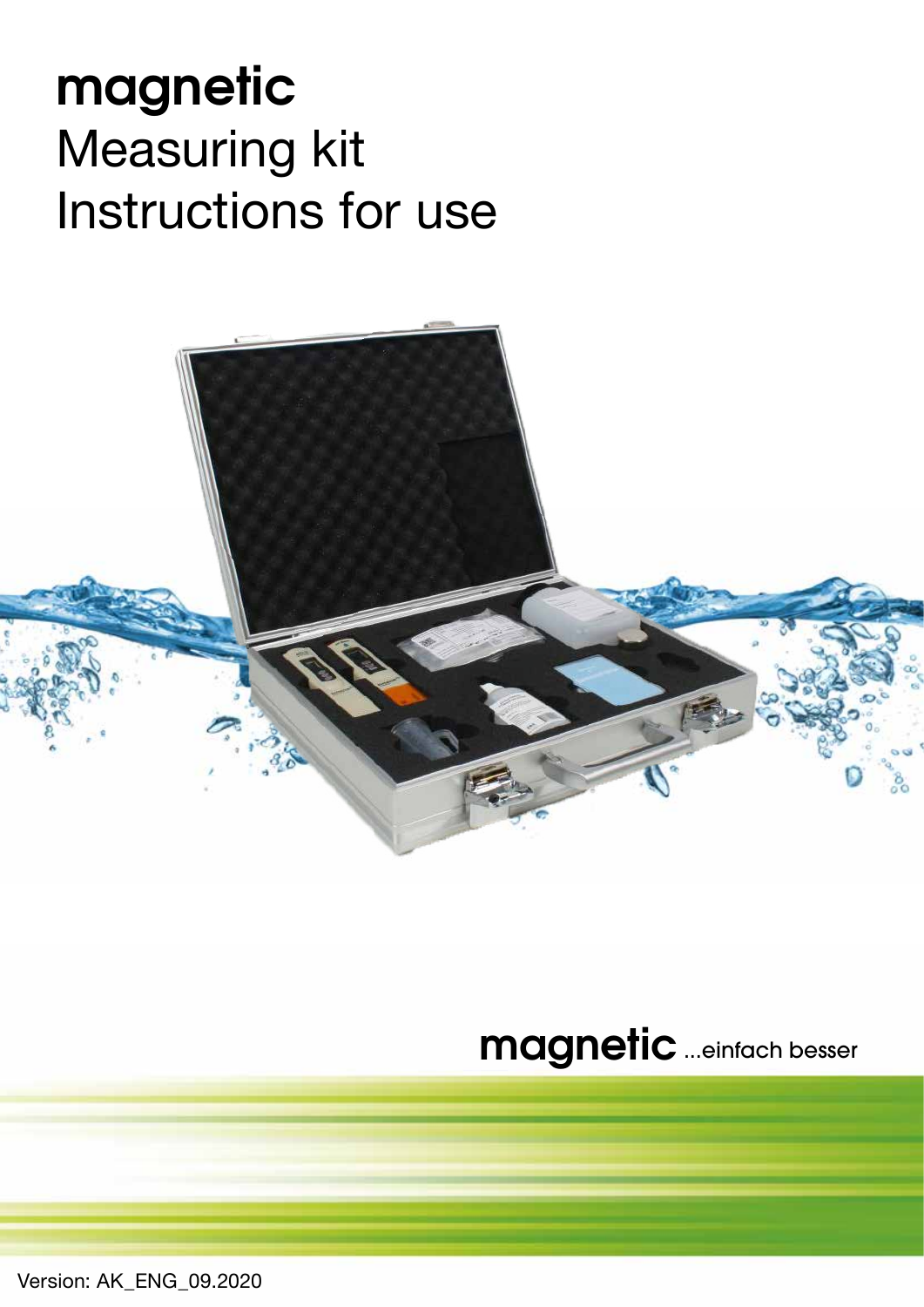

pH measuring device and calibration solution ph 7



pH Electrode storage solution

## The pH measuring device

The following items must be observed to always obtain exact measurement values:

#### Keep the measuring probe ready for use

The measuring probe must be kept moist with the electrode storage solution. That is done by simply soaking the sponge in the lid with the solution as required. Wait 15 minutes before the first use to allow the solution to take effect. Salt deposits on the edge of the lid are normal after a while

#### Taking a measurement

Remove the lid and press the POWER key. Stick the probe into the liquid to be measured and stir lightly until the reading is steady. That can take up to 30 seconds in case of deionized water. Press the HOLD key to be able to read the measurement value with the probe out of the liquid. The next reading is enabled after the HOLD key is pressed again. Rinse the probe with deionized water after the measurement in the case of contaminated water. Replace the lid with moist sponge (electrode storage solution) and switch off the device.

#### Temperature calibration

The device has a pre-calibrated thermometer for a correct pH value measurement. The thermometer must be recalibrated if it shows an unbelievable value. Simultaneously press the POWER and TEMP keys for 2 seconds whilst the measuring device is exposed to the air and switched off. Set the correct air temperature with the UP and DOWN keys and then press the ENTER key.

#### pH calibration

A proper calibration is absolutely necessary for exact results. The calibration should be done at least once a month. Switch on the device and stick the probe into the pH 7 buffer solution. The calibration does not need to be done if the measured result is pH 7. Calibration: Press the CAL key for 10 seconds. Select the calibration solution 7 with the UP and DOWN keys and then press the EN-TER key (the device can also be calibrated with a pH 4 or pH 10 solution). The CAL indicator will flash for 5 -60 seconds until END. The measured value 7 is then displayed. This completes the calibration.

#### **Troubleshooting**

Reset to factory settings: Switch on the device, hold it in the air and then press the HOLD key for 10 seconds. Then calibrate the device to pH 7. The device must be replaced if it can no longer be calibrated.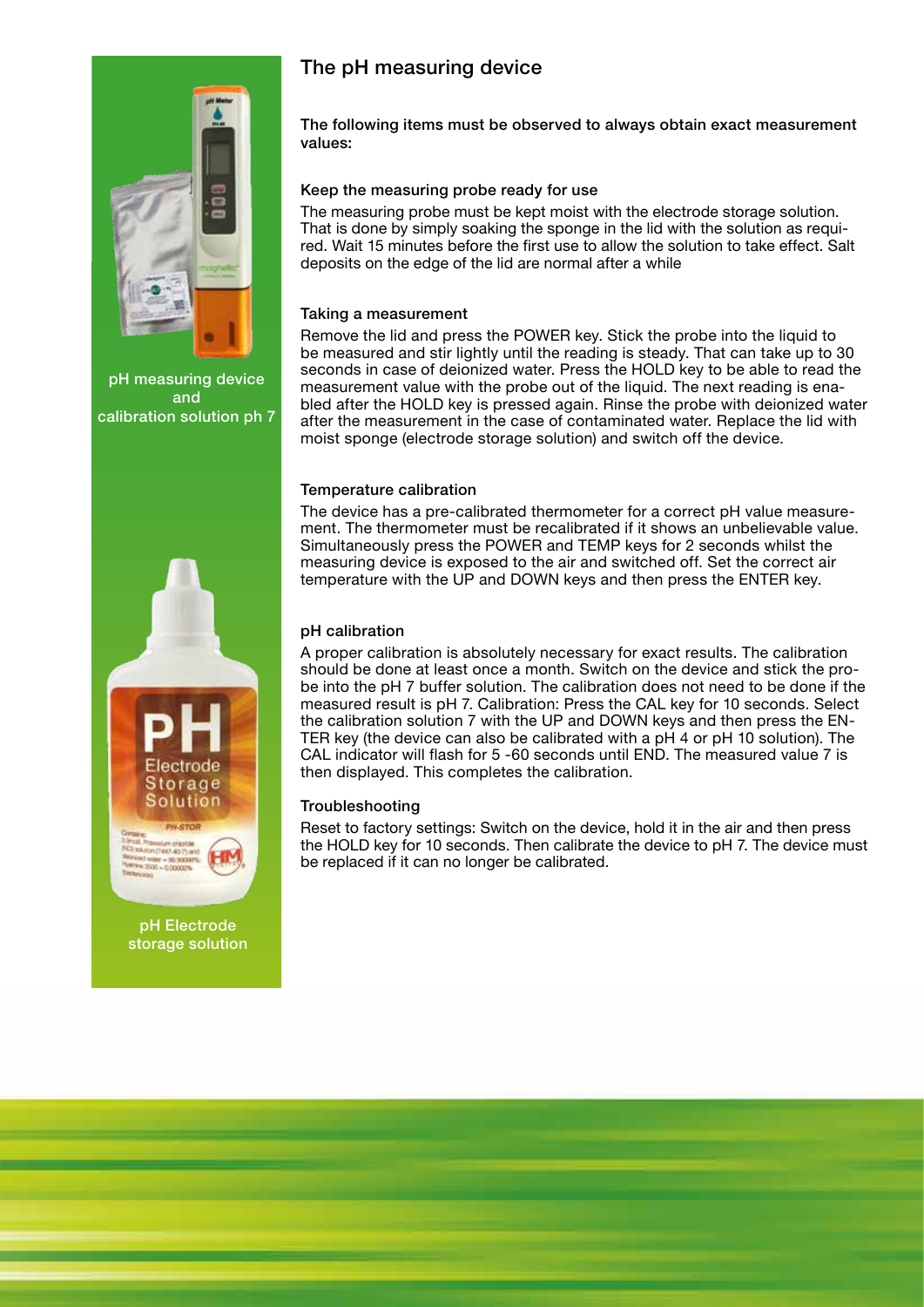### The conductivity measuring device



**Conductivity** measuring device

#### **Description**

The magnetic conductivity measuring device is maintenance-free, calibrated in the factory and measures the conductivity of liquids in the range of 0 – 999 microsiemens μS with an accuracy of 1%-2%. The temperature in a range of 0 – 80 °C is also measured.

#### Taking a measurement

Remove the lid and press the POWER key. Stick the probe into the liquid to be measured and stir lightly until the reading is steady. Press the HOLD key to be able to read the measurement value with the probe out of the liquid. The next reading is enabled after the HOLD key is pressed again.

#### **Calibration**

The magnetic conductivity measuring device is calibrated in the factory and does normally not need to be recalibrated.

#### Water hardness conversion factor

The electrical conductivity is a measurement for the total mineral content in water. In case of untreated drinking water, the mineral content practically consists of only the hardness formers, calcium and magnesium. The mineral content value can therefore be converted to a water hardness value with a specific factor. The measured value in microsiemens divided by 30 gives the approximate water hardness in °dH.

Formula:

Measured value:  $30 = \textdegree dH$ Measured value:  $17 = 9$ fH

#### Corrosion in case of high conductivity

The corrosion in heating systems is caused by oxygen, acidity and dissolved minerals/salts. The speed of the corrosion is mainly determined by the electrical conductivity. The higher the electrical conductivity is, the faster the corrosion processes will be.

In case of deionized water with a conductivity value below 100 μs/cm, the oxygen content in the system water can be 5 times higher without it having a negative effect on the corrosion behaviour.

## **magnetic** ...einfach besser